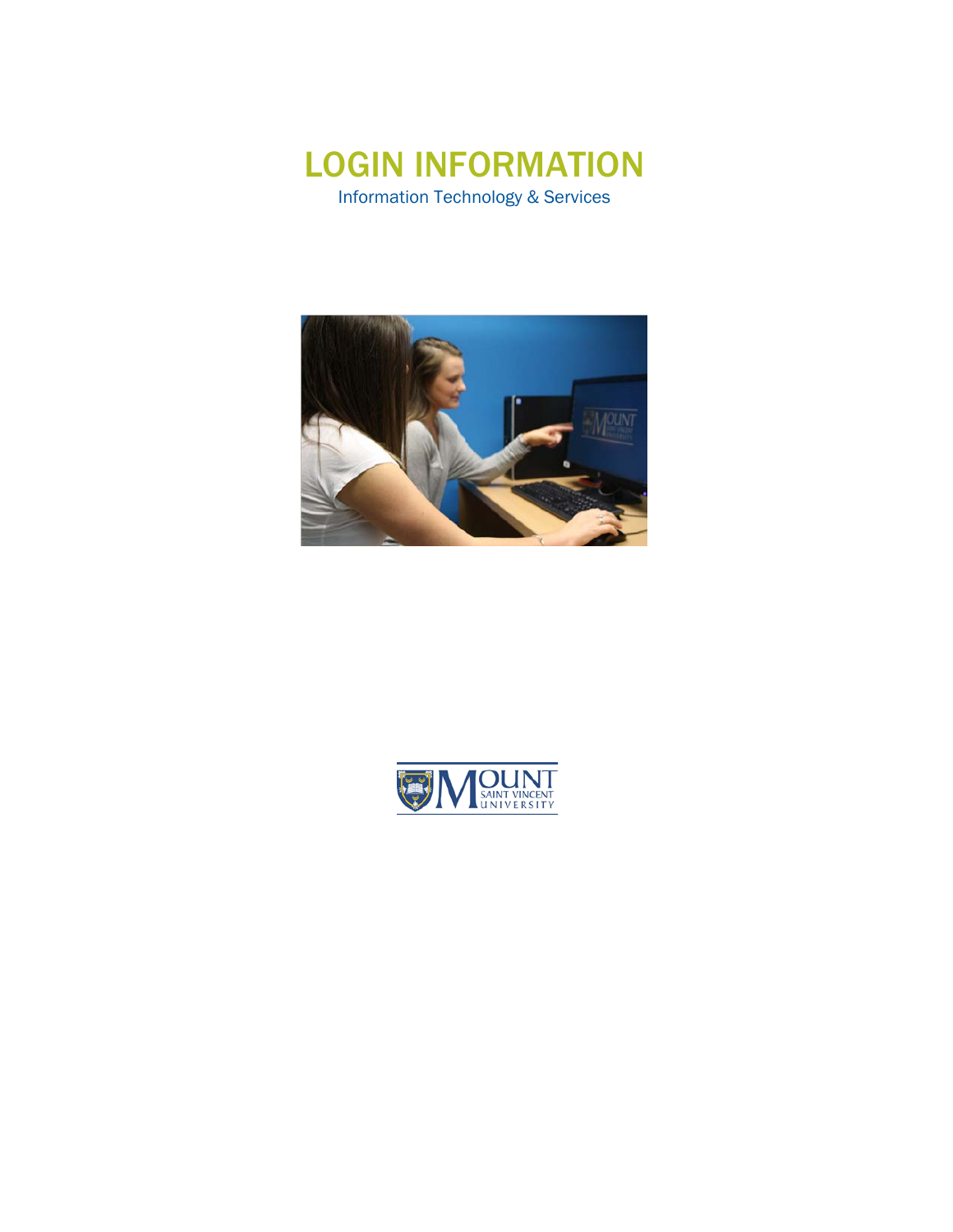# Logging into myMount, Email and Office 365

Accessing myMount provides you with personalized access to a number of services including: Office 365, WebAdvisor, Course Registration and financial information.

#### Step 1: Click the *myMount* link from the MSVU homepage



Step 2: Sign in using your full MSVU email address and password.

| monty.mystic@MSVU.CA |  |
|----------------------|--|
|                      |  |
| Sign in              |  |

Step 3: Depending on your screen size, click on the waffle or the burger icon to access your email and other Office 365 features.



Office 365 Apps

# Logging into Moodle

Moodle is the Mount's Learning Management System and allows educators to create their own unique course website. Course sites can be used to administer quizzes and tests, create assignments and facilitate online discussions.

Logging into Moodle allows students and faculty to access their courses.

Step 1: Click the *Moodle* link from the MSVU homepage.

#### Step 2: Enter your Mount username and password.



Step 3: Click *Log in.*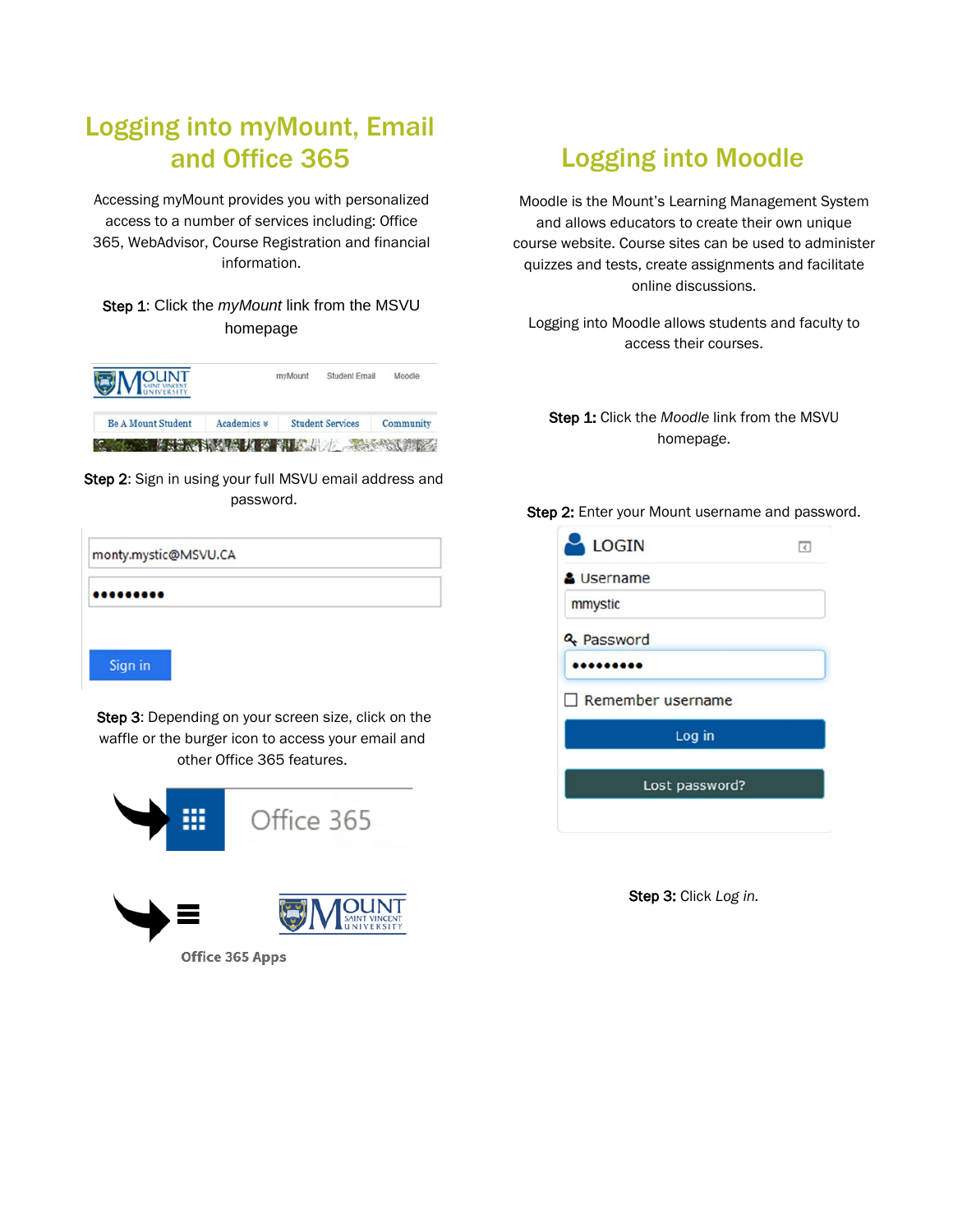# Logging into Novanet **Catalogue**

Step 1: Click the *Library* link from the MSVU

|                           |             |                         | homepage.  |              |                   |          |          |
|---------------------------|-------------|-------------------------|------------|--------------|-------------------|----------|----------|
| <b>EJMOUNT</b>            |             | Student Email           | Moodle     | disturbance" | Contact Us        |          |          |
| <b>Be A Mount Student</b> | Arademies w | <b>Student Services</b> | Community. | Library      | Alumnae & Friends | Research | About Us |

#### Step 2: Click the *Check/renew my Novanet Library Loans* link.

Find articles, journals, books, videos and more:

| Novanet Discovery                    |  |
|--------------------------------------|--|
| Check/renew my Novanet Library Ioans |  |

Step 3: Enter the barcode number from your Mount ID card. The default password is set as the last four digits of your personal phone number.



## Pcounter Webprint

To print from your personal laptop, go to [https://pcounter.msvu.ca](https://pcounter.msvu.ca/)

Log in with your email address or username and password. Visit the IT&S Helpdesk or Library Circulation to purchase print credits.

## When using Pcounter…

- Select the closest printer to your area
- Click *Set Options* to change paper size, orientation, etc.
- Click *Preview* to display your document prior to printing
- Ensure you have print credits purchased

## Accessing Library Resources from Off-Campus

When accessing online Library resources from offcampus, you will be redirected to

> ezproxy.msvu.ca Use your Mount Username to login.

**MOUNT** 

#### **Mount Library Login**

Login to the Mount Library's online resources using your Mount username and password. This is the same one you use for Moodle.

Please note that the 14 digit barcode from your ID card no longer works with this login page.

Username: mmystic

Password: .........

Login

If you are a valid MSVU student, faculty or staff, but have forgotten your username or password, or do not<br>yet have your Mount login, please visit the IT&S website for assistance